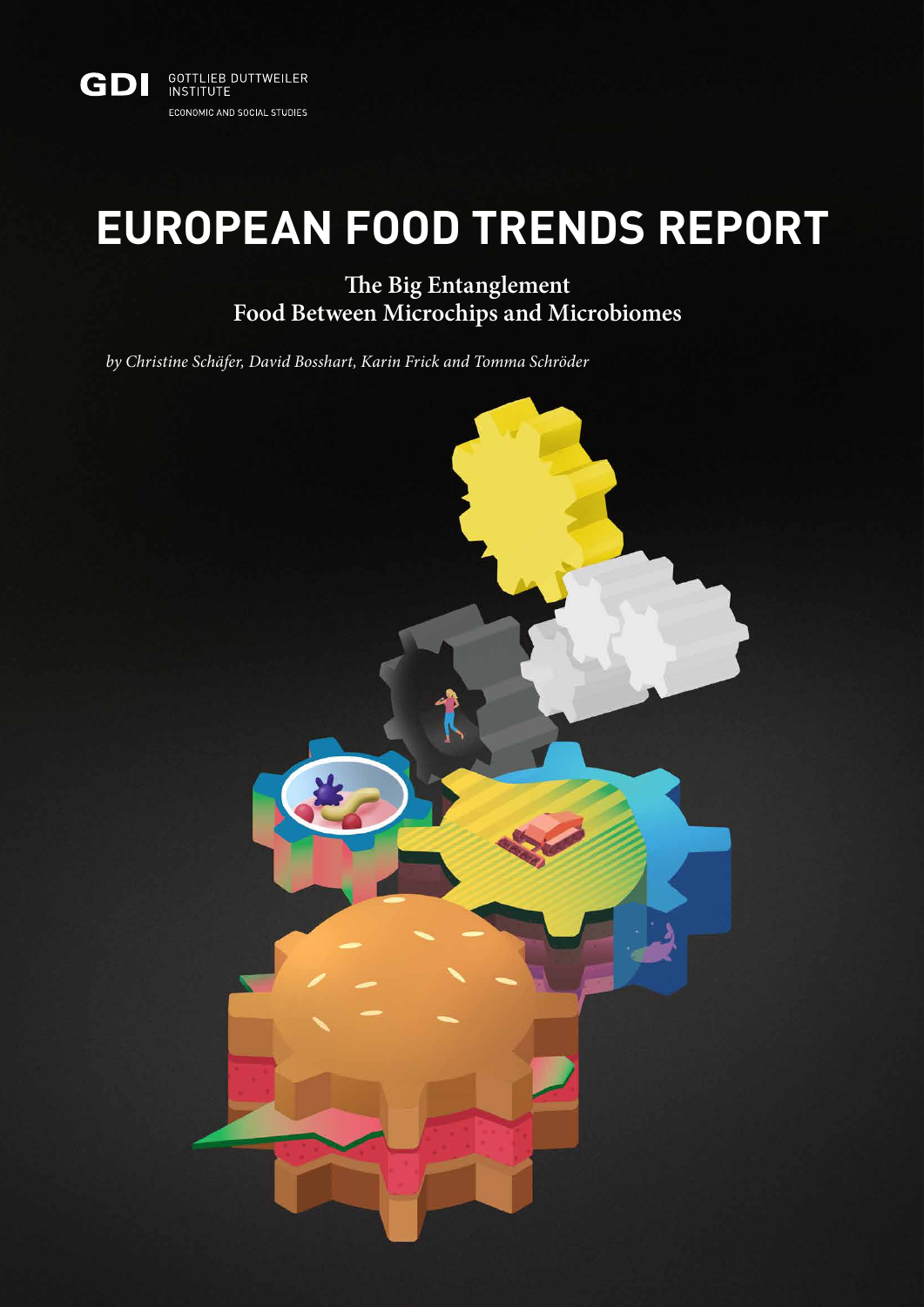## **Publication details**

**GDI Study No. 50** European Food Trends Report The Big Entanglement: Food Between Microchips and Microbiomes

**Authors** Christine Schäfer, David Bosshart, Karin Frick, and Tomma Schröder

**GDI Research Board** Lukas Jezler, Marta Kwiatkowski, Jakub Samochowiec, Alain Egli, Maria Schmeiser

**Final editing** Anja Dilk, Berlin, [www.mitte-muenchen.de](http://mitte-muenchen.de)

**Translation** Syntax Übersetzungen AG, Thalwil, [www.syntax.ch](http://www.syntax.ch)

**Layout** Joppe Berlin, [www.joppeberlin.com](http://www.joppeberlin.com) 

**Illustration** Studio Topie, [www.kombinatrotweiss.de](http://www.kombinatrotweiss.de)

© GDI 2021

ISBN 978-3-7184-7130-0

**Publisher**

GDI Gottlieb Duttweiler Institute Langhaldenstrasse 21 CH-8803 Rüschlikon / Zurich Tel +41 44 724 61 11 [info@gdi.ch](mailto:info@gdi.ch) [www.gdi.ch](http://www.gdi.ch)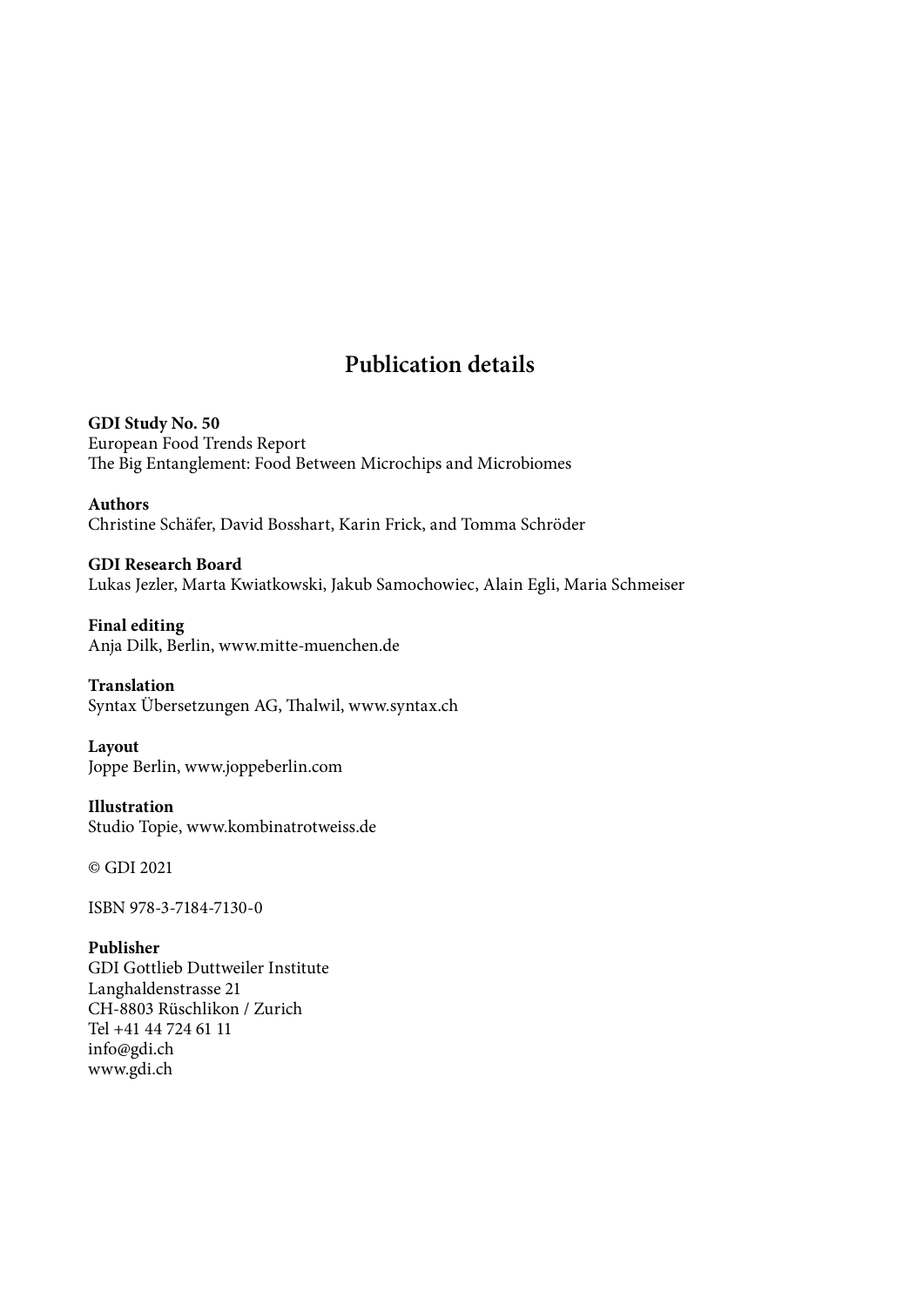## **Table of Contents**

#### 2 **Summary**

4 **Introduction: The Big Entanglement** > Facts & Figures

#### 9 **Inside: Human Nature – Natural Humans**

- > The command centre in the stomach
- > The industrial microbiome
- > Biology is technology is biology
- > Digression: good germs, bad germs and the role of hygiene

#### 19 **Outside: How Do We Feed the World of Tomorrow?**

- > Smarter: a solution through new technologies
- > More frugal and more healthy: a solution through changes in behaviour

#### 41 **Future Food Systems: Three Scenarios**

- > Stubborn Optimism
- > Radical Regeneration
- > Hard Regulations

#### 47 **Conclusion**

48 **Appendix**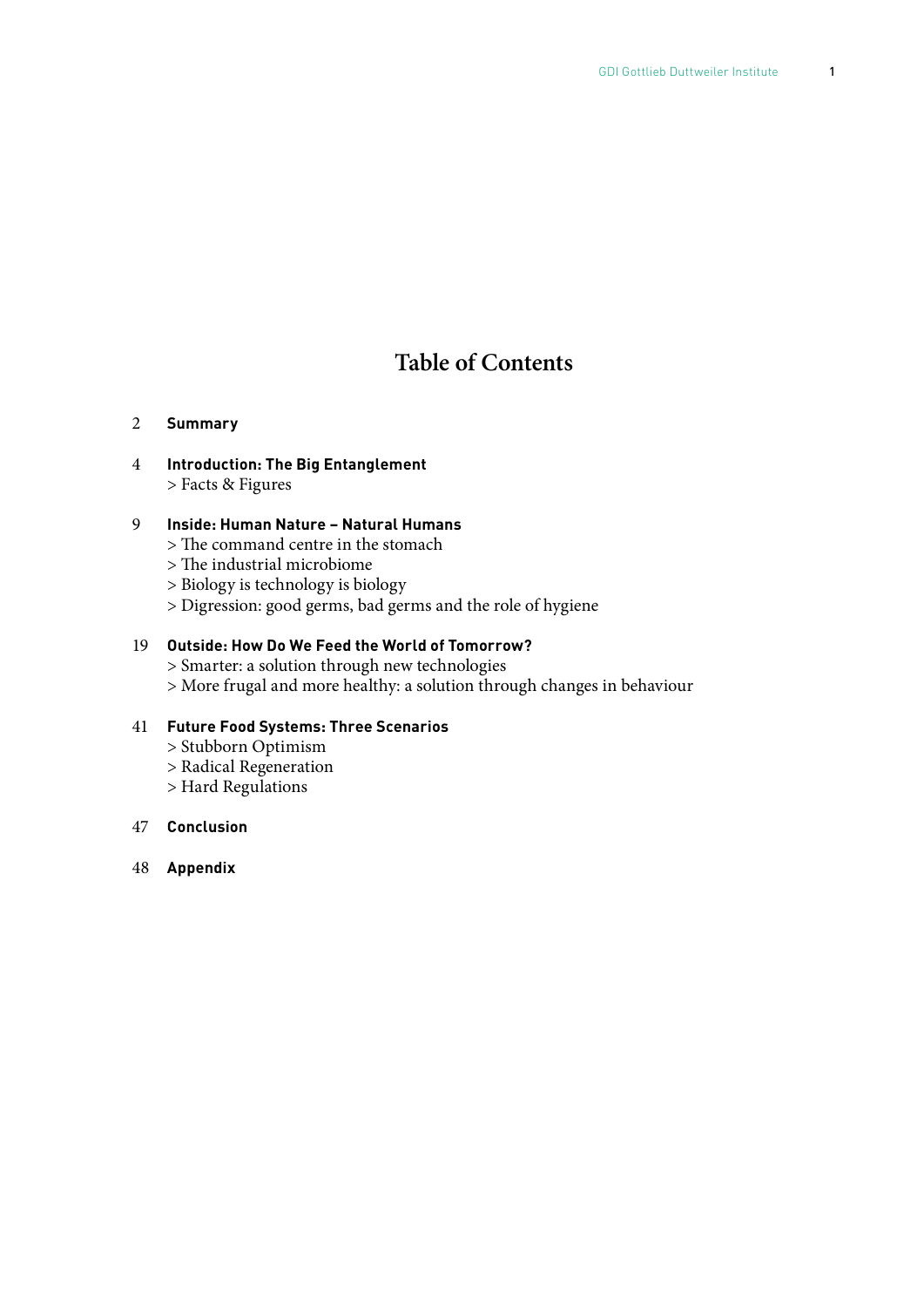# **Summary**

The crisis no longer lies in the future, it is already here: Depleted soil, multi-resistant germs and hypoxic water bodies show the now undeniable dark side of industrial agriculture. Given that populations are growing in the very regions that are particularly affected by climate change, the question now arises: will there be a return of hunger? Or will we succeed in reversing the trend with the help of modern technologies such as the production of lab-grown meat, digital precision agriculture, vertical farms, genetically modified, more robust crop varieties and fairer, more sustainable farming? Will we manage to throw away less food, develop new plant-based products, eat less meat and simply become more frugal in general? And do this in a manner that not only caters for the latest hipster trends and green fashions, but is truly sustainable?

After all, it is in our own interest to ensure the environment around us can recover. Not just because we depend on its resources, but also because we ourselves are a part of nature – and to a far greater extent than we would have ever assumed: Humans are also ecosystems because the body itself contains many trillions of microbes. They live in the gut, in the mucous membranes, on the skin. Without them we are nothing – or much less, undoubtedly not capable of surviving.

Bacteria and fungi do not just affect our metabolism, but also our health. And what's more: these primordial organisms, which were on the planet long before us, are directly linked to the brain and can thus also affect our moods, our being. This invalidates the divide between humans and nature. We cannot exactly say where humans stop and the microbes start. We are «entangled».

So we are challenged to question our understanding of who we are, which for a long time was based on a divide between mind and body, humans and nature. Developments in modern genetic engineering, synthetic biology and new methods of food production also show that the boundary between biology and technology is becoming increasingly blurred.

On the one hand, research into the microbiome has allowed us to find a powerful key to health and well-being. Which microbes feel at home in our bodies has to do with our contact with the environment, our behaviour and above all of course with our diet. After all, with every meal we eat, we take in a little of the environment.

This however also means that what is outside is reflected inside us. As species diversity diminishes around us, variety in the human microbiome likewise shrinks. Today people in industrialised regions only have half as many species of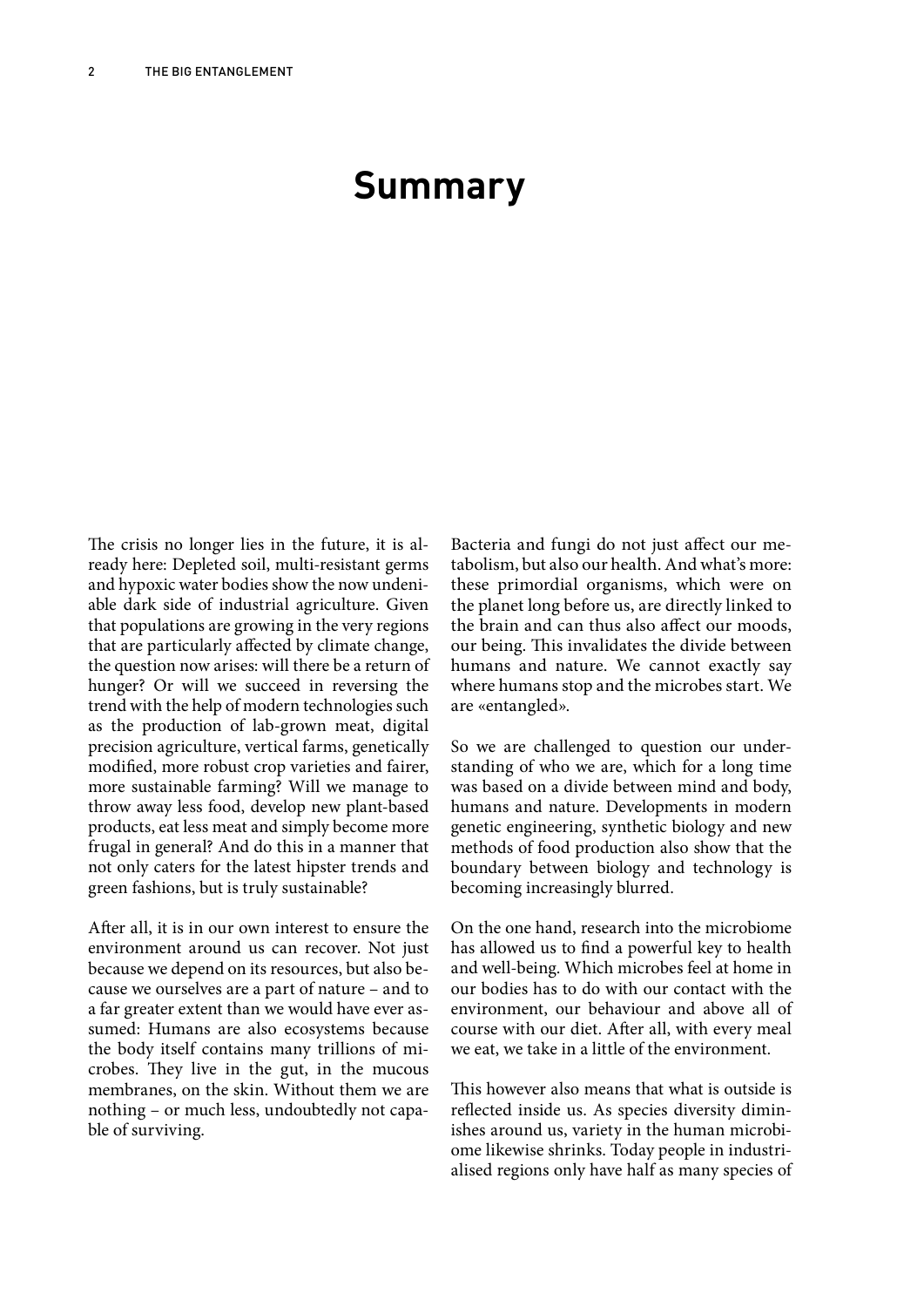microbes as persons who hardly come into contact with Western civilisation. Besides destruction of the environment, there is also internal destruction, which is linked by microbiologists to many diseases of civilisation and today's autoimmune conditions.

In an entangled world, we must practise «joinedup» thinking if we want to simultaneously combat hunger, disease and environmental destruction. How can we offer our growing world population a healthy diet while preserving or even revitalising the ecosystems around and in us? Three scenarios, «Stubborn Optimism», «Radical Regeneration» and «Hard Regulations», describe what the future of our food system might look like.

#### **Disclaimer**

To improve the readability of this study, no attempt has been made to use both genders in every case. Either form, be it feminine or masculine, used in this study, shall represent all persons however they identify in terms of gender.